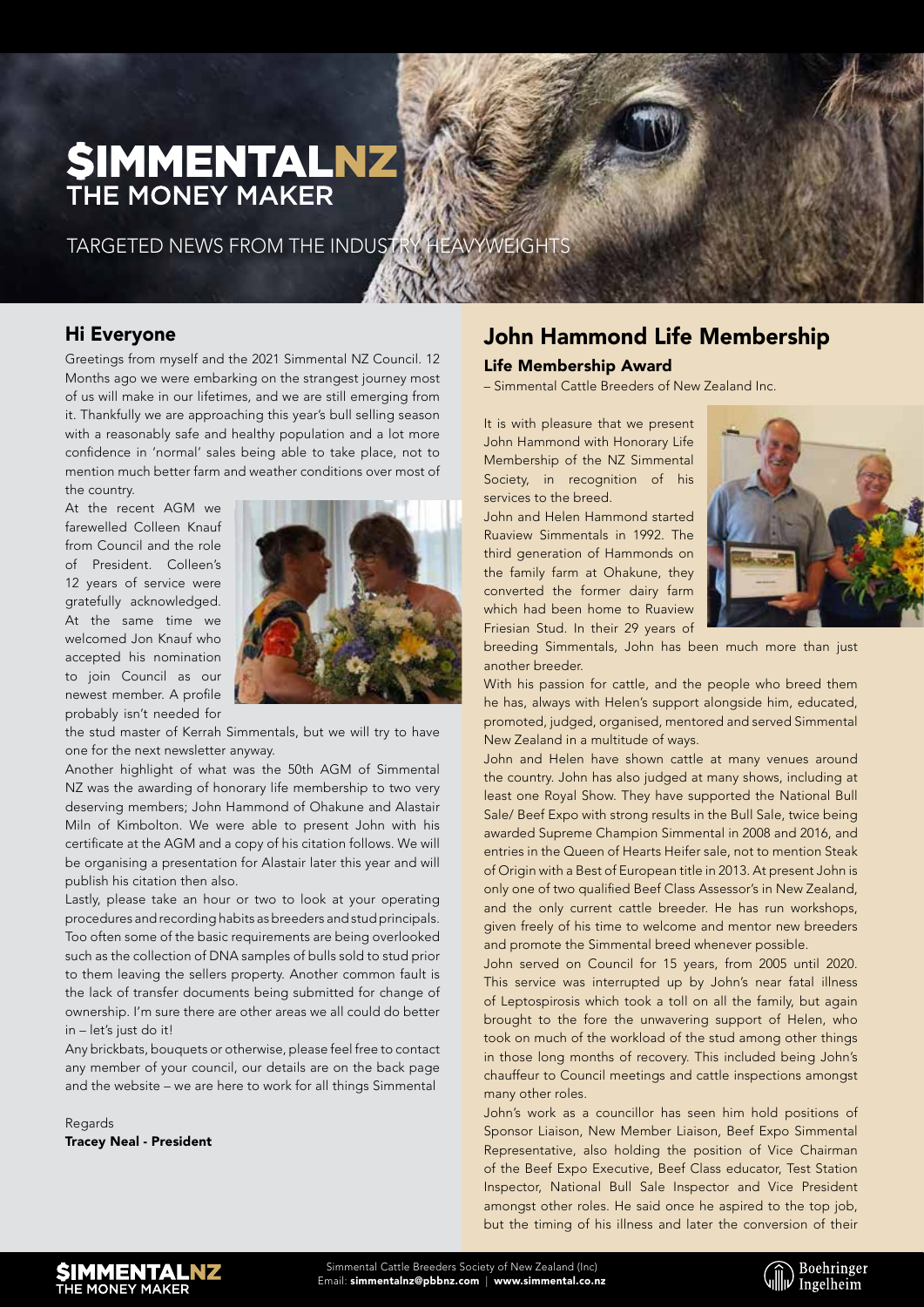farm back to dairy, meant he did not feel he could do justice to the role.

In 2014 John and Helen moved most of the Simmental cattle onto a lease block, where the cattle have to climb hills more in keeping with their history and converted their home farm back to dairying. This has brought them full circle, although John tries very hard to keep away from the milking shed! He has however been instrumental in bringing milking Simmental genetics into the herd and is as enthusiastic about the results from this as he is about his other business venture involving black cattle, yes he has ventured over to the dark side, but we won't hold that against him.

To John, and Helen, congratulations and well done

### Welcome

To new studs Hillbrae at Palmerston North, Black Shed at Kihikihi and associate members Ian and Robyn Marshall in Taranaki. It is great to see some of the newer studs taking a little time to send a breeder profile into Lindy for the website. Please contact Lindy for a template if you are keen to have yours added or updated.

# Simmental Tour Report

The NZ Simmental 2021 Tour began with a group dinner in Palmerston North on Sunday 28th which allowed old friends to catch up and new friendships to be made.

Mon 1st, 7.30 am sharp saw the group consisting of two minivans, shadowed by 3-4 vehicles leave for Peplow Stud near Shannon owned by Michael Malmo.

Peplow are calving 45 cows, current herd sires are from Hillview, Brooklands and Glen Anthony with GA Flintstone on display. We viewed an impressively docile herd of cows with well grown calves at foot, some R2 bulls and then enjoyed a lovely morning tea served by Gail Malmo.

Then it was over the Pahiatua Track and north to Rakaiatai and the Brooklands Stud of Colin and Catherine Hutchings. Colin started out with Simmental over his Friesian cows and was so impressed he began grading up. They are now the 3rd oldest stud, having notched up nearly 50 years of breeding. Calving up to 70 breeding cows, Brooklands have used sires Kerrah Ezekiel, Glenside Arizona and Leaflands C13. On view in what was definitely the driest area we visited were some of the cows with calves at foot and R2 bulls with some older spare bulls across the road.

A tasty lunch was served by Catherine and daughter Louise, who with husband Karl Humphreys has the Hillview stud. There are

# Housekeeping

Bull selling season is fast approaching, if you have one bull or one hundred, there are lots of options for marketing your cattle. Simmental NZ has a Facebook page which will accept sale adverts, including private/paddock sale, but not individual listings. There is also the option of Catalogue builder, www. cataloguebuilder.co.nz, an online catalogue option also suitable for private/paddock sales, please ring or email Pivot Design for details and advice on 06 323 0740 or info@pivotdesign.co.nz. Please be aware if you are wanting to market your bulls the more information and recording you have available the better.

#### Registry Reminder -

- Calf entries are overdue, please check yours are done.
- Group Run Data is due in by the first of every month, with BREEDPLAN analysis reports released 10-14 days later.

currently 3 generations of Hutchings with their own Simmental studs, grandson Karl Farrell at Taihape has the Lowridge Stud. We are quite certain this is a first for Simmental and possibly any other breeds in NZ. It was great to see Karl join the tour; it is always a pleasure to see newer breeders taking the opportunity to see other studs and meet other breeders.

A short drive to Waipukurau and a timely arrival at Glen Anthony caused Tony to comment it was the first ever Simmental tour to be early! The cattle were penned in easily accessible, quiet groups of cows, R2 and R3 heifers, heifer calves, bull calves and back towards the road, a stylish line of R2 sale bulls. A wee blast from the past, Grant Latimer who older breeders will remember, is now stock manager at Glen Anthony and by all accounts has given Tony a fresh outlook. Glen Anthony is calving 60 purebreds, mainly to Glen Anthony bred bulls, with some AI. Tony doesn't calve heifers until R3, citing animal welfare considerations in calving difficulties and rebreeding. Tony's comparison of human teenagers giving birth was an interesting analogy which caused a few discussions later in the day. We viewed GA Y-Arta, now a sound 11-year-old bull. A delicious afternoon tea was supplied by the local St Johns fundraising ladies, a great way to support the community.

From there we travelled to Napier, arriving at our motel with a short tidy up time before our very enjoyable dinner at The Thirsty Whale on the Napier waterfront.

March 2nd, another early start, leaving Napier at 7.30am for



SIMMENTALNZ THE MONEY MAKER

Simmental Cattle Breeders Society of New Zealand (Inc) Email: simmentalnz@pbbnz.com - www.simmental.co.nz

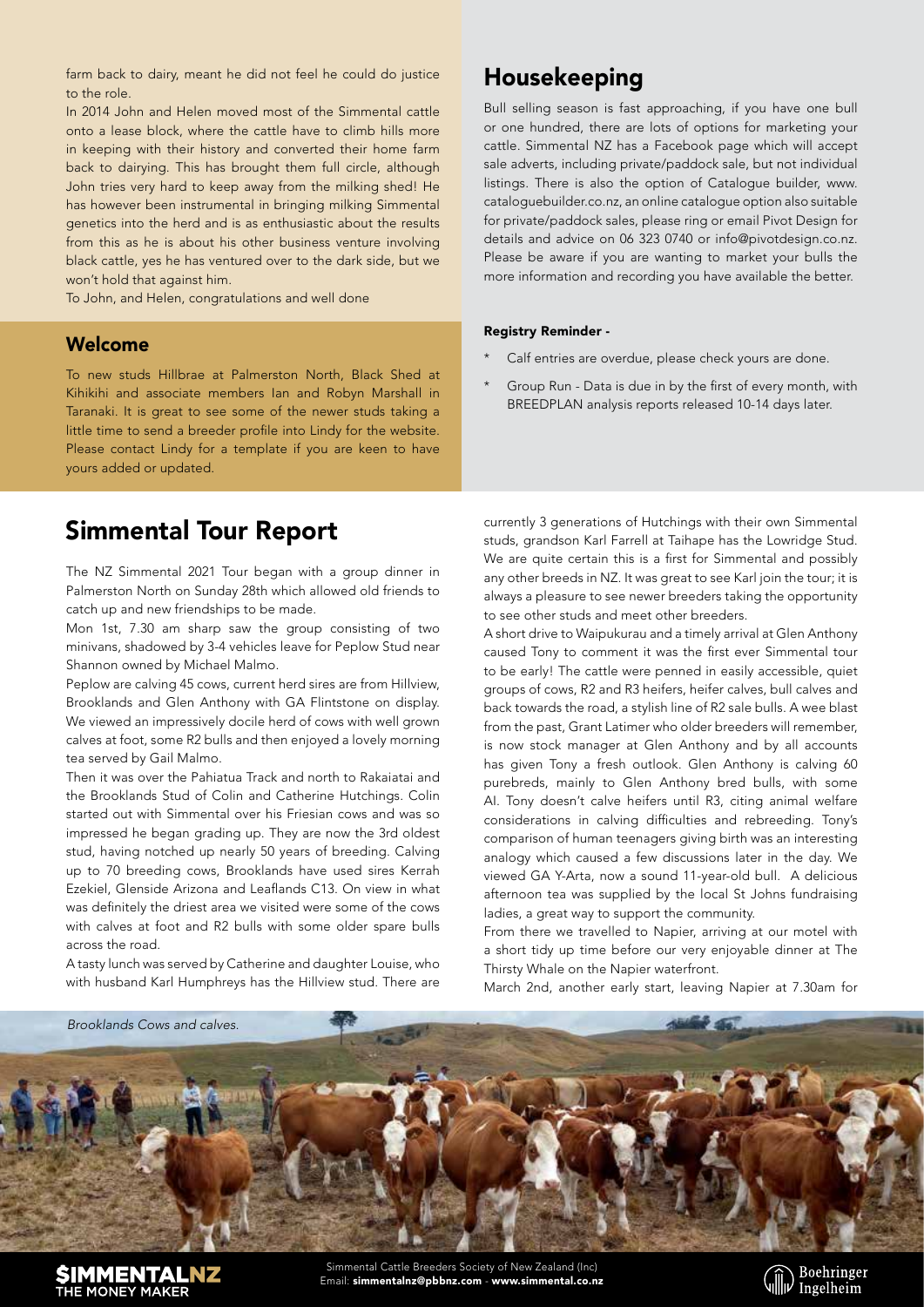

the drive to Ohakune via Taupo, a change of plan forced by the closure of the Gentle Annie for bridge repairs. We arrived at John and Helen Hammonds home farm at lunchtime, with a few first cross milking Simmentals on display in the front paddock. John explained the production figures, the attractiveness of utilising a dual-purpose breed and the intention of continuing to utilise milking Simmental genetics in their dairy herd, which has the milking platform of 250 acres of the home farm. This leaves 70 acres for John and Helen to finish the Simmental and Angus bulls on. After a delicious lunch on the lawn at Ruaview we travelled out to Raetihi to the 1600-acre sheep and beef property of John Journeaux, between 2,000 and 2300 feet asl. John runs Angus x Friesian cows and had cows and heifers with calves at foot on display for us. He has a once bred heifer system, where all the Simmental first cross heifers are mated to an Angus, calved then killed. Replacement heifers are bought in from a dairy herd. They also calve to an Angus at R2 then are mated to a Simmental, with a total of between 150-160 females calving in October each year. John sells the 18-month steers as store cattle with a keen repeat buyer.

From there it was back to Ohakune, to view cows with calves at Hammonds 150-acre lease block. John uses AI and natural mating, and currently has calves by Glen Anthony Executive, LRX HP Rocket, Ruaview Pinetree and Y-Arta. John explained to the group his breeding philosophy and objectives, then took us around the corner to see his Angus cows with outstanding calves

at foot, wanting the group to see first-hand his progress in this direction and express his concerns. After this thought-provoking talk and some late afternoon refreshments we boarded the vehicles once more to travel to the back of the Hammond home farm to view the R2 sale bulls along with 2 herd sires.

Then it was off to our Ohakune motel for a freshen up, followed by the AGM. The highlight of the meeting was the presentation to our outgoing President Colleen Knauf and the awarding of Life Membership to a surprised and honoured John Hammond for services to the Simmental breed. Alastair Miln was also awarded the honour of Life Membership but was unable to attend the AGM, so his presentation will take place at a later date. We then adjourned to a local restaurant for our breed dinner, which was made extra special by the announcement of the birth in Ireland of Ian and Robyn Marshall's first grandchild – congratulations from us all.

Our last day began with a short trip up the road to National Park to Tarewa Station a 2600 ha former Landcorp property now back in iwi hands. We met Managers Colin Gates and Brendon Church, with Colin explaining the improvements made so far and the rationale behind them. We then travelled through the property, which runs 6,000 hinds between two blocks and 800 cows. Looking across the road at the Tongariro Chateau it was easy to imagine the long cold winters, and the average 2.5 meters of rainfall per annum. We viewed some of the herd sires, a mixture of bulls including Simmentals, with some bulls left from



Issue 38 - April 2021 Simmental Cattle Breeders Society of New Zealand (Inc) SIMMENTALES Email: simmentalnz@pbbnz.com - www.simmental.co.nz